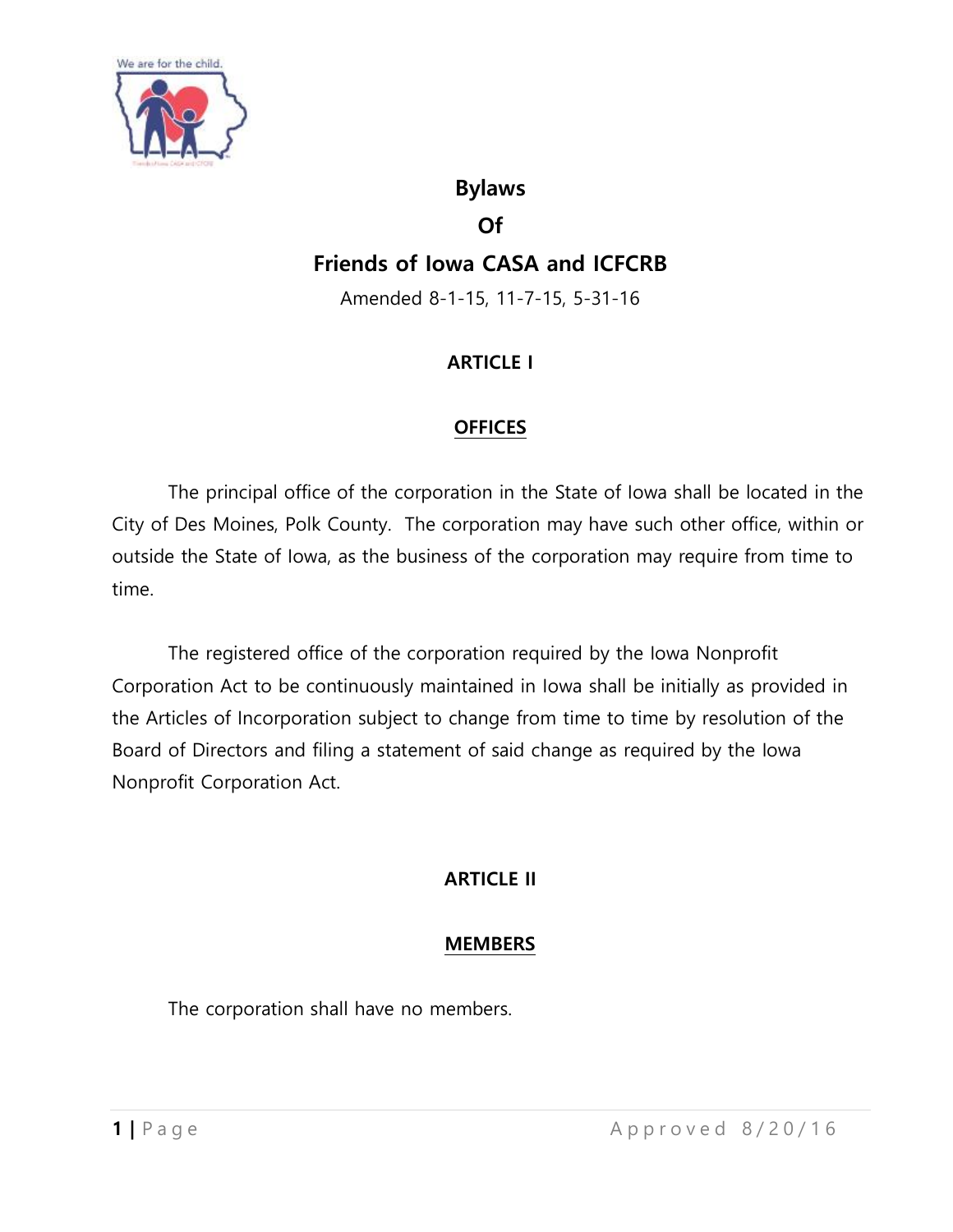

### **ARTICLE III**

#### **DIRECTORS**

SECTION 1. GENERAL POWERS. All corporate powers shall be exercised by or under the authority of, and the business and affairs of the corporation shall be managed under the direction of the Board of Directors.

SECTION 2. NUMBER, ELECTION, TENURE AND VACANCIES. The number of Directors of the corporation shall be up to thirty (30) and no less than ten (10). The initial Board of Directors shall be appointed by the Incorporator. Directors shall be elected or re-elected by a majority vote of the Board of Directors at each annual meeting. The Board of Directors shall serve an initial term not to exceed three (3) years. Initially, one-third (1/3) of the Board shall serve a one (1) year term, one-third (1/3) of the Board shall serve a two (2) year term, and one-third (1/3) of the Board shall serve a three (3) year term. In subsequent years, elections will be held to fill the expired terms. No Board Member shall serve a combination of terms exceeding six (6) years, except as provided in Article IV, Section 2 of these Bylaws. Additionally, a Board Member may serve two (2) consecutive three (3) year terms following his or her initial one (1) or two (2) year term. Any vacancy occurring in the Board of Directors may be filled by the affirmative vote of a majority of the remaining Directors though less than a quorum. A Director elected to fill a vacancy shall be elected for the unexpired term of such Director's predecessor in office. Time served by a Director elected to fill a vacancy shall count toward the six (6) year term limit. The six (6) year term limit can be waived by the Board of Directors in special circumstances that require additional service by a Director. If the six (6) year term limit is waived, extensions shall be for one year and shall be reviewed annually.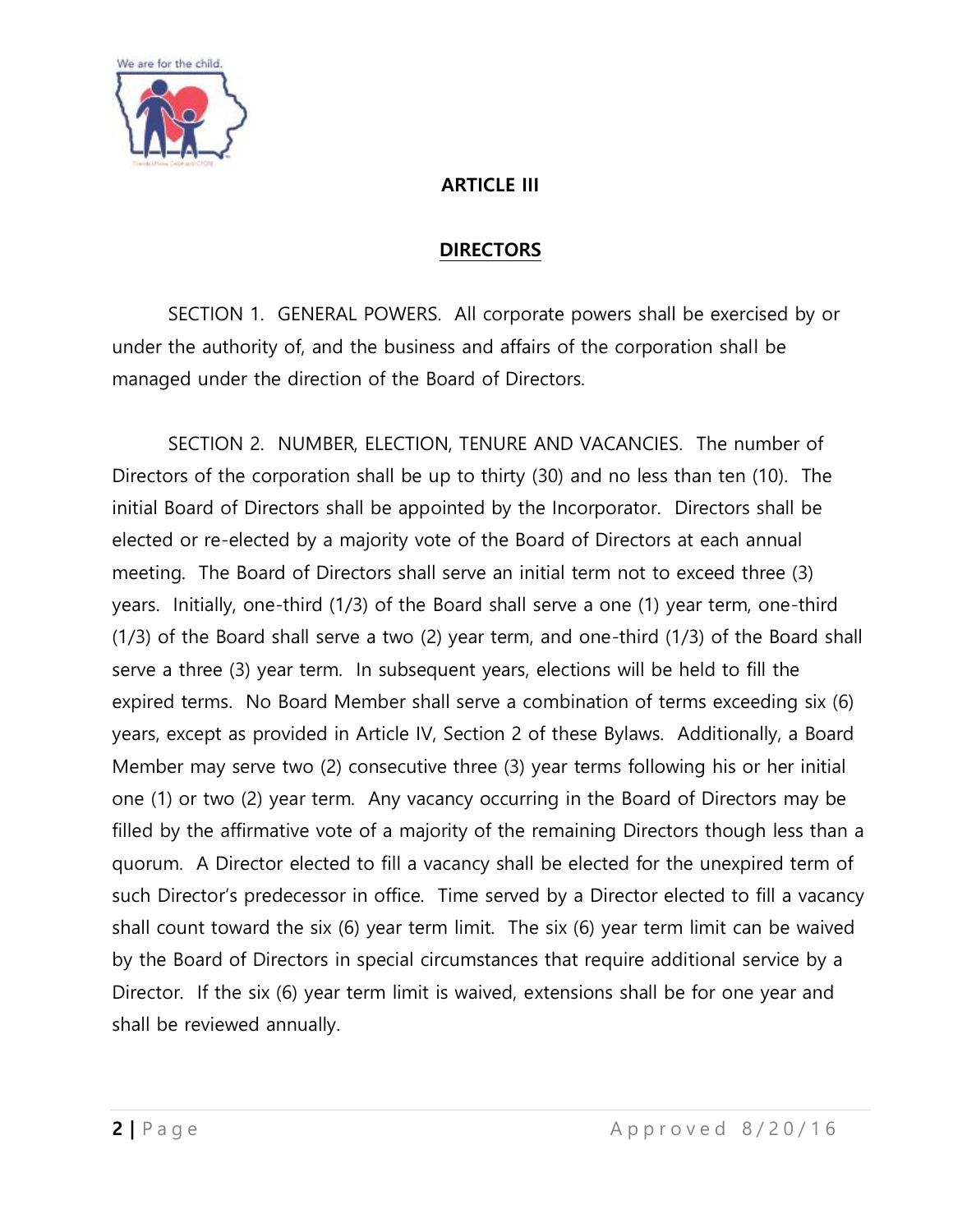

SECTION 3. ANNUAL MEETING. The annual meeting of the Board of Directors shall be held during the month of August and at the time and place, either within or outside Iowa, determined by the Board, for the purpose of electing directors and officers and for the transaction of such other business as may come before the meeting. This meeting may be held telephonically or in person as needed to accommodate attendance.

SECTION 4. REGULAR MEETINGS. The Board of Directors may provide by resolution the time and place, either within or outside the State of Iowa, for the holding of regular meetings without other notice than such resolution. This meeting may be held telephonically or in person as needed to accommodate attendance.

SECTION 5. SPECIAL MEETINGS. Special meetings of the Board of Directors may be called by the President or any two Directors. The person or persons authorized to call special meetings of the Board of Directors may fix any place, either within or outside of the State of Iowa, as the place for holding any special meeting of the Board of Directors called by them. This meeting may be held telephonically or in person as needed to accommodate attendance.

SECTION 6. NOTICE. Notice of any special meeting shall be given at least ten (10) days previous thereto by notice delivered personally, by phone, by email, or by regular U.S. postal mail to each Director at his business or home address. If mailed, such notice shall be deemed to be delivered when deposited in the United States mail so addressed and postage prepaid. Neither the business to be transacted at, nor the purpose of, any regular or special meeting of the Board of Directors need be specified in the notice of waiver or notice of such meeting.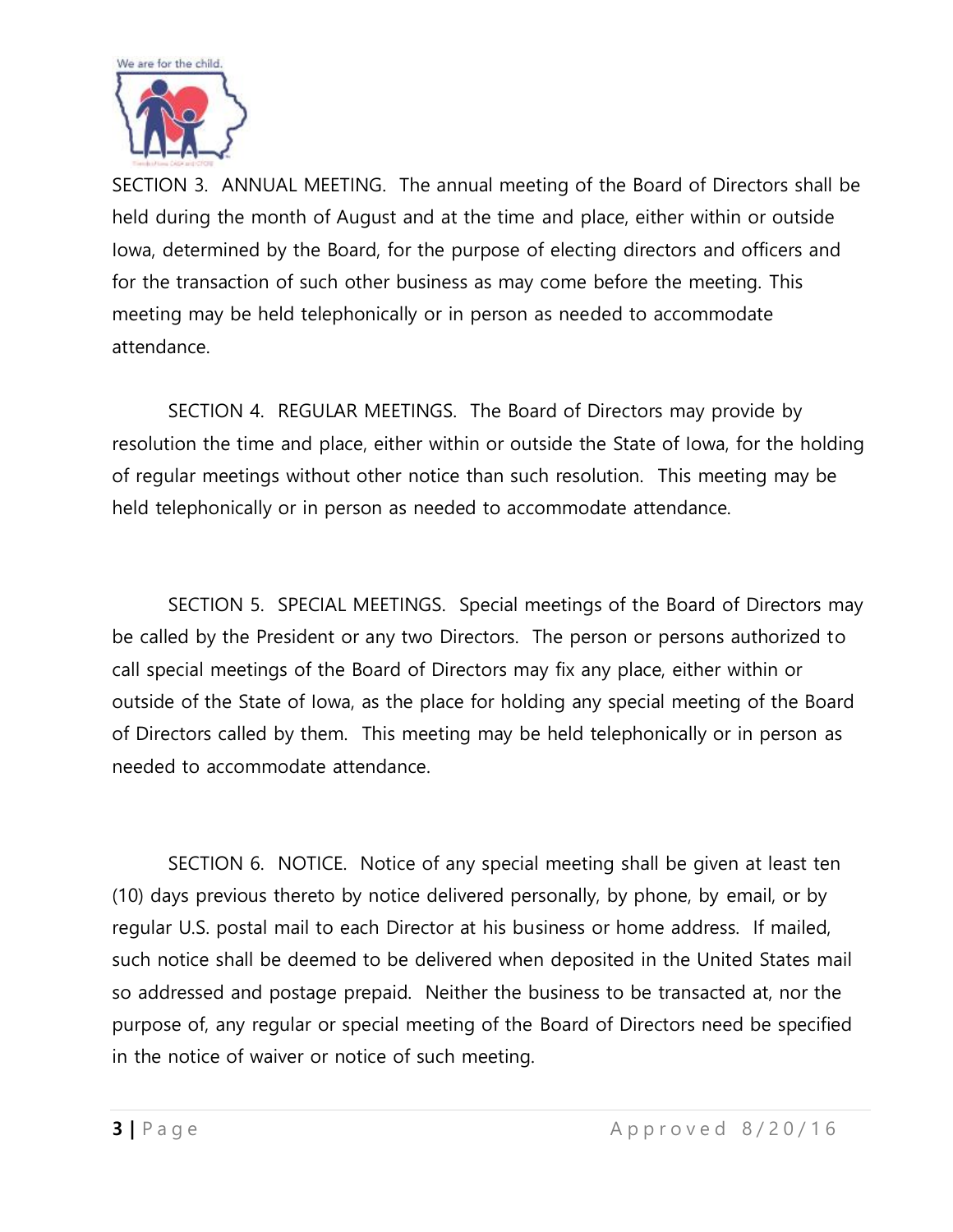

SECTION 7. QUORUM. A majority of the number of Directors fixed by these Bylaws shall constitute a quorum for the transaction of business, unless the act of a greater number is required to take any particular action under the Iowa Nonprofit Corporation Act of these Bylaws. If less than a majority of such number of Directors is present at a meeting, a majority of the Directors present may adjourn the meeting from time to time without further notice. Under special circumstances, a Board Member may be polled by telephone in order to vote on a particular matter or on all matters to be considered at a meeting which the Board Member is unable to attend.

SECTION 8. MANNER OF ACTING. The affirmative vote of a majority of the Directors holding office shall be the act of the Board of Directors at a meeting at which a quorum is present, except that the affirmative vote of at least two-thirds (2/3) of the Directors holding office shall be required to (i) amend the Articles of Incorporation or the Bylaws, (ii) terminate the federal income tax exemption of the corporation, (iii) merge, consolidate, liquidate or dissolve the corporation, (iv) sell all or substantially all of the assets of the corporation, or (v) vote on any matters related to the finances of the corporation.

SECTION 9. VACANCIES. Any vacancy occurring on the Board of Directors may be filled by the affirmative vote of a majority of the remaining Directors though less than a quorum of the Board of Directors. A Director elected to fill a vacancy shall be elected for the unexpired term of his predecessor in office, or the full term of a new directorship.

SECTION 10. PRESUMPTION OF ASSENT. A Director of the corporation who is present at a meeting of its Board of Directors at which action on any corporation matter is taken shall be presumed to have assented to the action taken unless his dissent shall be with the person acting as Secretary of the meeting before the adjournment thereof or shall forward such dissent by registered or certified mail to the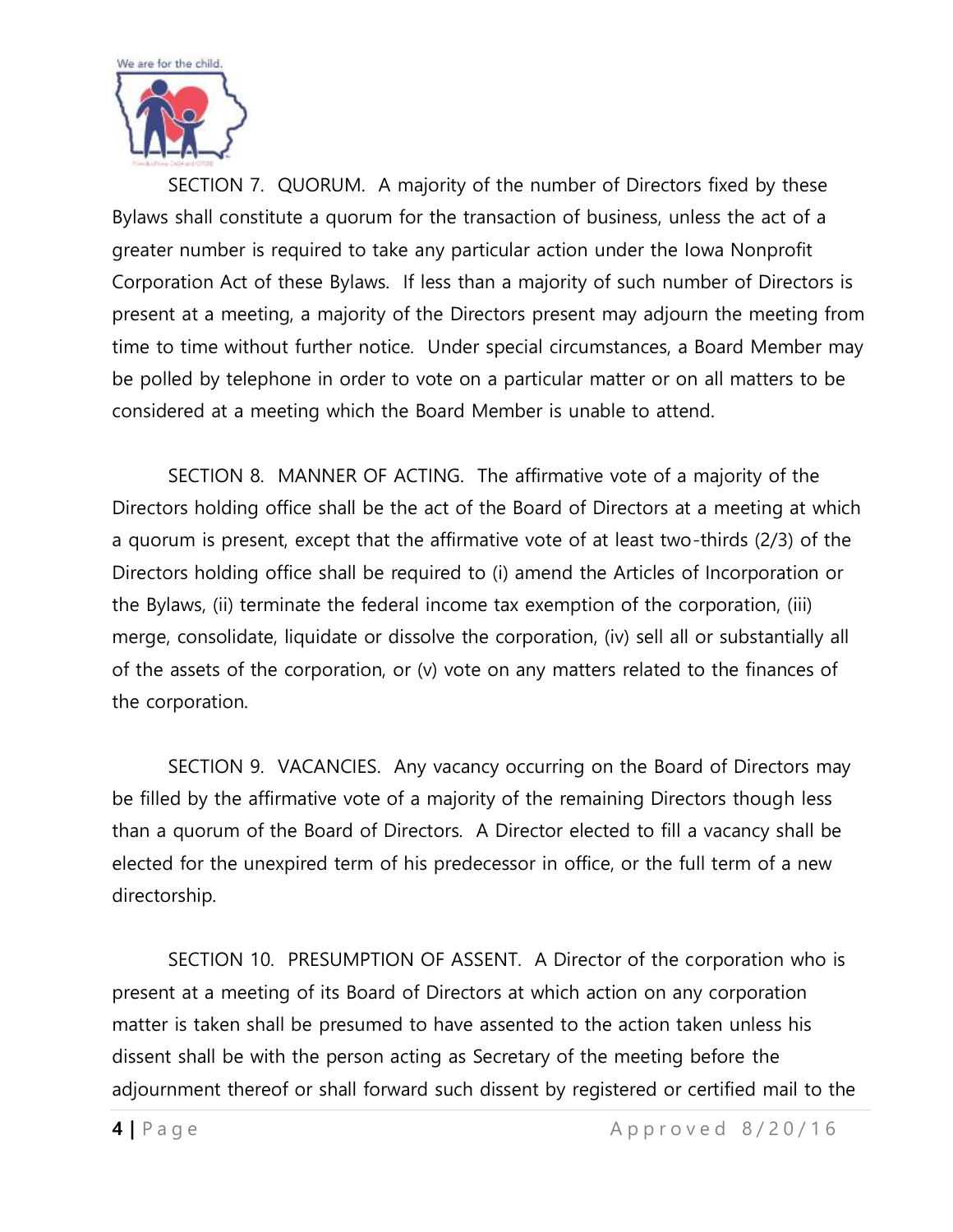

Secretary of the corporation immediately after the adjournment of the meeting. Such right to dissent shall not apply to a Director who voted in favor of such action.

SECTION 11. INFORMAL ACTION TAKEN BY DIRECTORS. Any action required by the Iowa Nonprofit Corporation Act to be taken at a meeting of the Directors may be taken without a meeting if consent in writing setting forth the action so taken shall be signed by all of the Directors. Electronic consent is considered consent in writing for the purposes of this section. Receipt of consent must be received within 2 weeks. The proposed action will be approved when 2/3 (two third) of the voting Board members have given consent.

SECTION 12. TELEPHONE CONFERENCE MEETINGS. Subject to other applicable provisions contained in these Bylaws, any action required by the Iowa Nonprofit Corporation Act to be taken at a meeting of Directors of the corporation, or a committee of Directors, may be taken by means of conference telephone or similar communications equipment through which all persons participating in the meeting can hear each other, and the participation in a meeting pursuant to this provision shall constitute presence in person at such meeting.

SECTION 13. RESIGNATION. Any Director may resign at any time by giving written notice of his resignation to the President or the Secretary. Any such resignation shall take effect at the time specified therein or, if the time when it shall become effective shall not be specified therein, it shall take effect immediately upon its receipt. Except as specified therein, the acceptance of such resignation shall not be necessary to make it effective.

SECTION 14. REMOVAL. Any Director may be removed from office with or without cause, by affirmative vote of not less than two-thirds (2/3) of the Board of Directors then qualified and acting in office (including the Director to be removed, who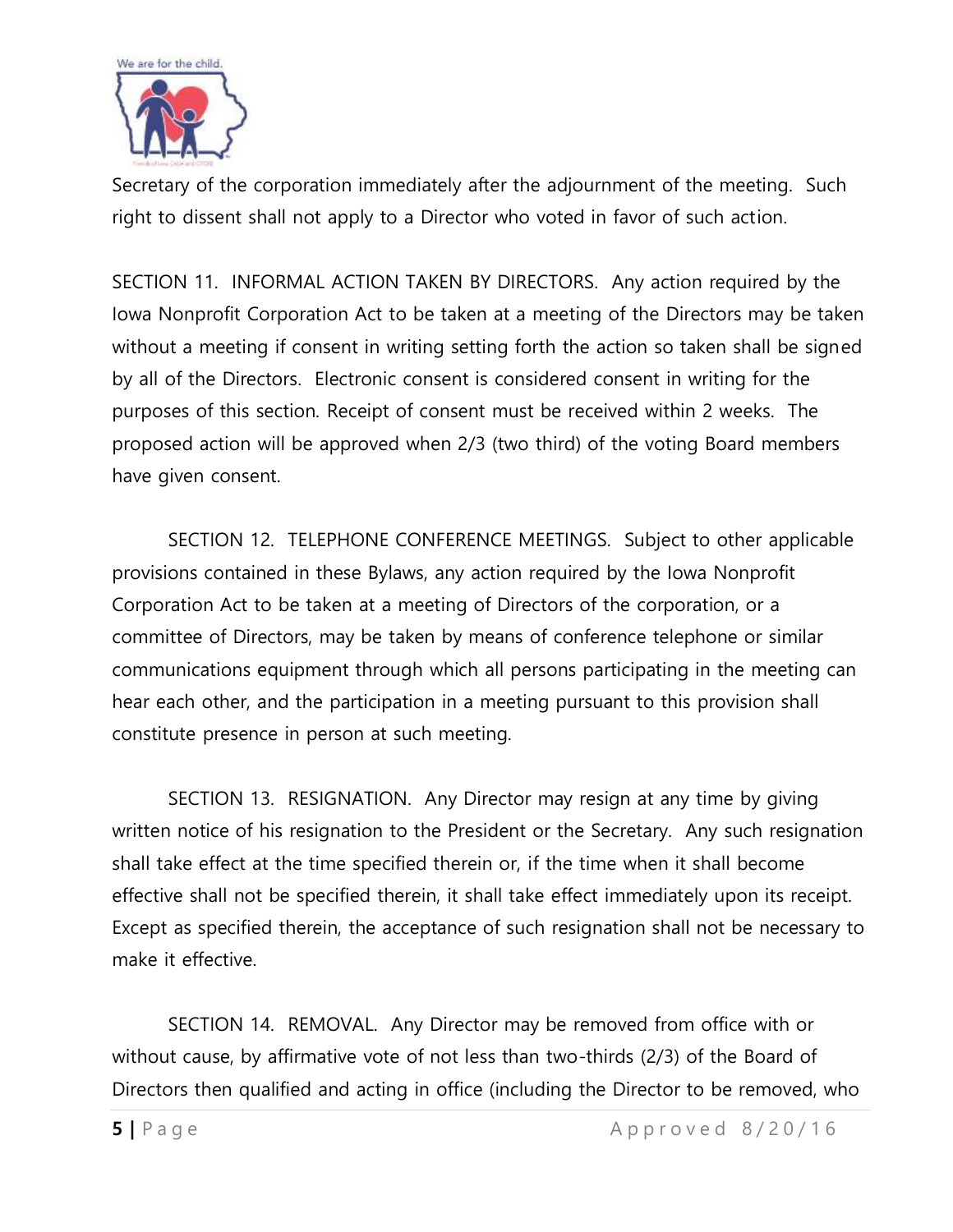

may vote thereon), such vote to be taken at any regular or special meeting of the Board of Directors. All Board Members will be subject to a background check. Any Board Member (new or existing) can be removed or rejected for behaviors or convictions that are not consistent with the Friends Board of Iowa CASA and ICFCRB's core values.

> 3 **ARTICLE IV**

#### **OFFICERS**

SECTION 1. NUMBER. The officers of the corporation shall consist of a President, Vice President, Secretary and Treasurer, and such Assistant Treasurers, Assistant Secretaries, or other officers as may be elected or appointed by the Board of Directors. Any two (2) or more offices may be held by the same person.

SECTION 2. ELECTION AND TERM OF OFFICE. The officers of the corporation shall be elected or re-elected annually by a majority vote of the Board of Directors at each annual meeting. If the election of officers shall not be held at such meeting, such election shall be held as soon thereafter as conveniently may be. Vacancies may be filled or new offices created and filled at any meeting of the Board of Directors by a majority vote of the Board of Directors. Each officer shall serve a two (2) year term. The Vice President shall automatically succeed to the office of the President. Each Board member shall be subject to a six (6) year term limit as provided in Article III, Section 2., with the exception that a Board member elected as Vice President who automatically succeeds to the office of President may exceed the six (6) year term limit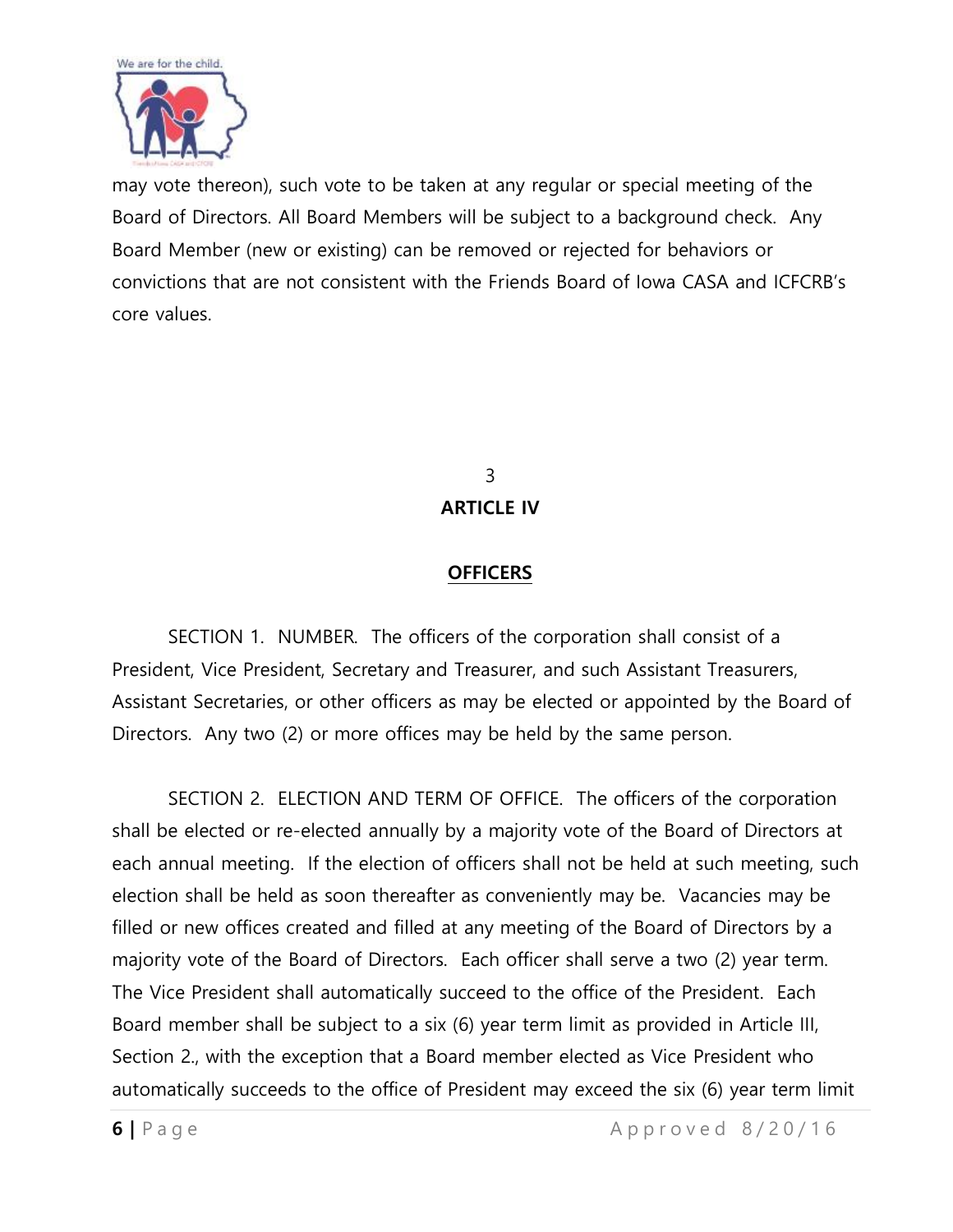

if his or her succession to the office of President causes him or her to exceed the six (6) year term limit. Election or appointment of an officer or agent shall not itself create contract rights.

SECTION 3. REMOVAL. Any officer or agent may be removed by the Board of Directors whenever, in its judgment, the best interests of the corporation will be served thereby, but such removal shall be without prejudice to the contract right, if any, of the person so removed. Election or appointment of an officer or agent shall not in itself create contract rights.

SECTION 4. VACANCIES. A vacancy in any office because of death, resignation, removal, disqualification or otherwise, may be filled by the Board of Directors for the unexpired portion of the term.

SECTION 5. THE PRESIDENT. The President shall preside at all meetings of the Board of Directors. He may sign, with the Secretary or any other proper officer of the corporation whereunto authorized by the Board of Directors, deeds, mortgages, bonds, notes, contracts or other instruments which the Board of Directors has authorized to be executed. In general, he shall perform all the duties incident to the office of the President and such other duties as may be prescribed by the Board of Directors from time to time.

SECTION 6. VICE PRESIDENT(S). In the absence of the President, or in the event of his inability or refusal to act, the Vice President shall perform the duties of the President, and when so acting, shall have all the powers of and be subject to all the restrictions upon the President. The Vice President shall perform such other duties as from time to time may be assigned to him by the President or by the Board of Directors. **The Vice President may be appointed as the check counter-signer for checks and/or other payments issued by the treasurer.**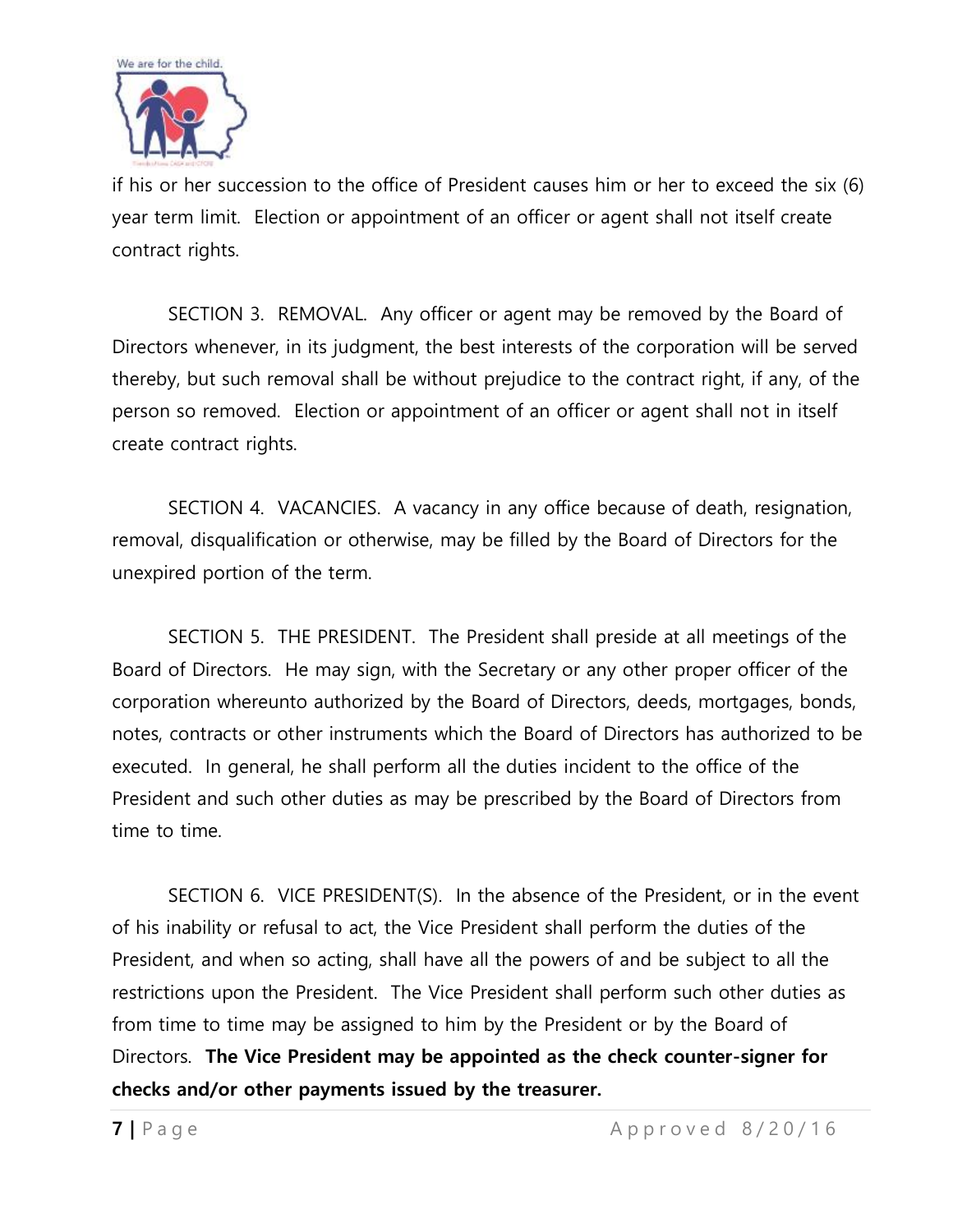

4

SECTION 7. TREASURER. If required by the Board of Directors, the Treasurer, at the expense of the corporation, shall give a bond for the faithful discharge of his duties as from time to time may be assigned to him by the President or by the Board of Directors.

SECTION 8. SECRETARY. The Secretary shall keep the minutes of the Board of Directors meetings in one or more books provided for that purpose; see that all notices are duly given in accordance with the provisions of these Bylaws or as required by law; be custodian of the corporate records; attest the execution of corporate documents by the officer authorized to execute the same on behalf of the corporation; and, in general, perform all duties incident to the office of the Secretary and such other duties as from time to time may be assigned to him by the President or by the Board of Directors.

SECTION 9. ASSISTANT TREASURERS AND ASSISTANT SECRETARIES. The Assistant Treasurers and Assistant Secretaries, in general, shall perform such duties as shall be assigned to them by the Treasurer or the Secretary, respectively, or by the President or the Board of Directors. **The Assistant Treasurer (if one is elected) would become the preferred board member to review the monthly bank statements (see Accounting Policies).**

### **ARTICLE V**

### **CONTRACTS, LOANS, CHECKS AND DEPOSITS**

SECTION 1. CONTRACTS. The Board of Directors may by resolution authorize any officer or officers, agent or agents, to enter into any contract or execute and deliver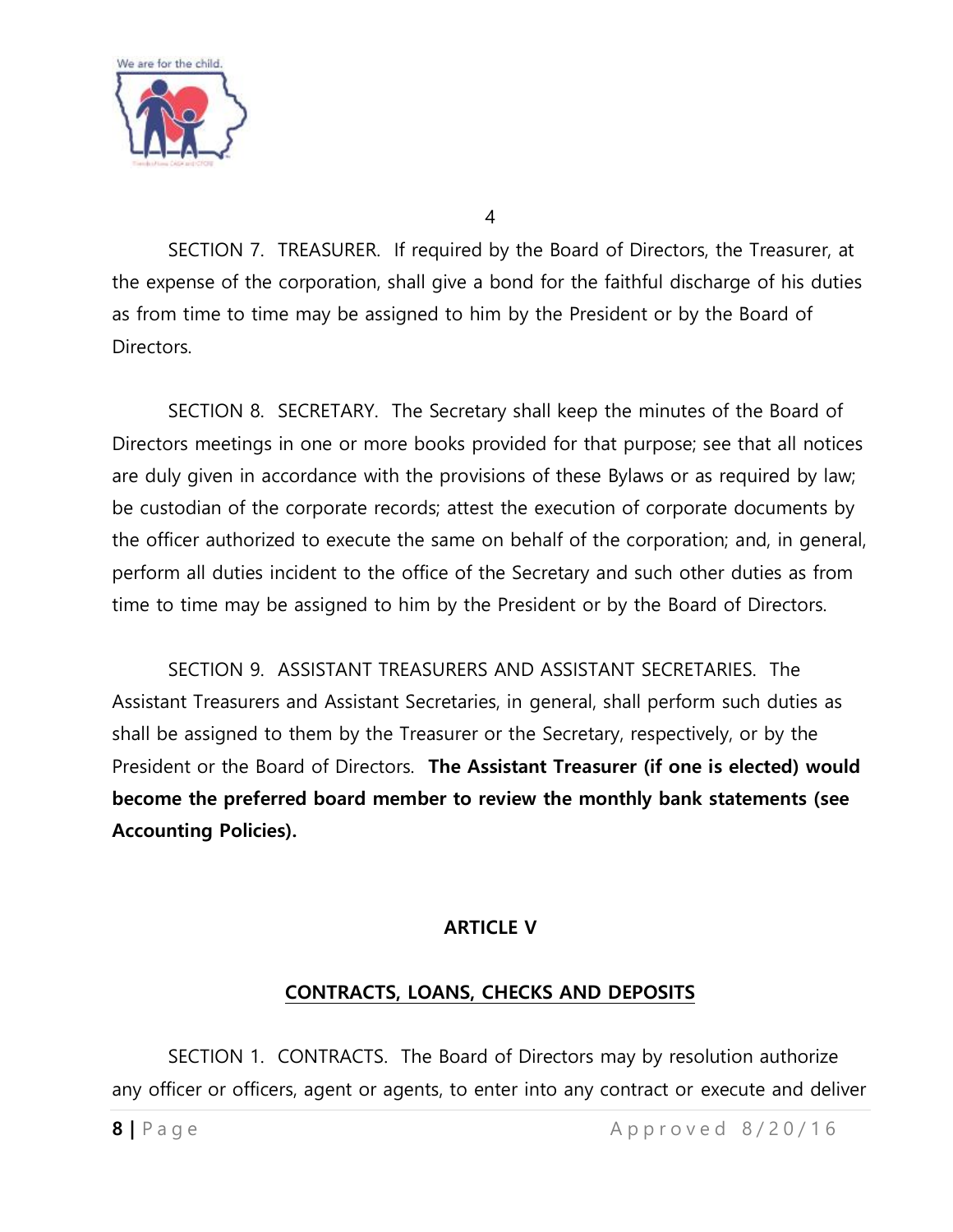

any instrument in the name of and on behalf of the corporation, and such authority may be general or confined to specific instances.

SECTION 2. LOANS. No loans shall be contracted on behalf of the corporation and no evidence of indebtedness shall be issued in its name unless authorized by a resolution of the Board of Directors. Such authority may be general or confined to specific instances.

SECTION 3. CHECKS, DRAFTS, ETC. All checks, drafts, or other orders for the payment of money, notes or other evidences of indebtedness issued in the name of the corporation shall be signed by such officer or officers, agent or agents of the corporation, and in such manner as shall from time to time be determined by resolution of the Board of Directors. **(Reference Friends' Accounting Policies).**

SECTION 4. DEPOSITS. All funds of the corporation not otherwise employed shall be deposited from time to time to the credit of the corporation in such banks, trust companies or other depositories as the Board of Directors may select.

5

SECTION 5. OPERATING PROCEDURES. The Board of Directors, on a yearly basis, shall review and adopt the operating procedures to address Board financial policies and procedures.

### **ARTICLE VI**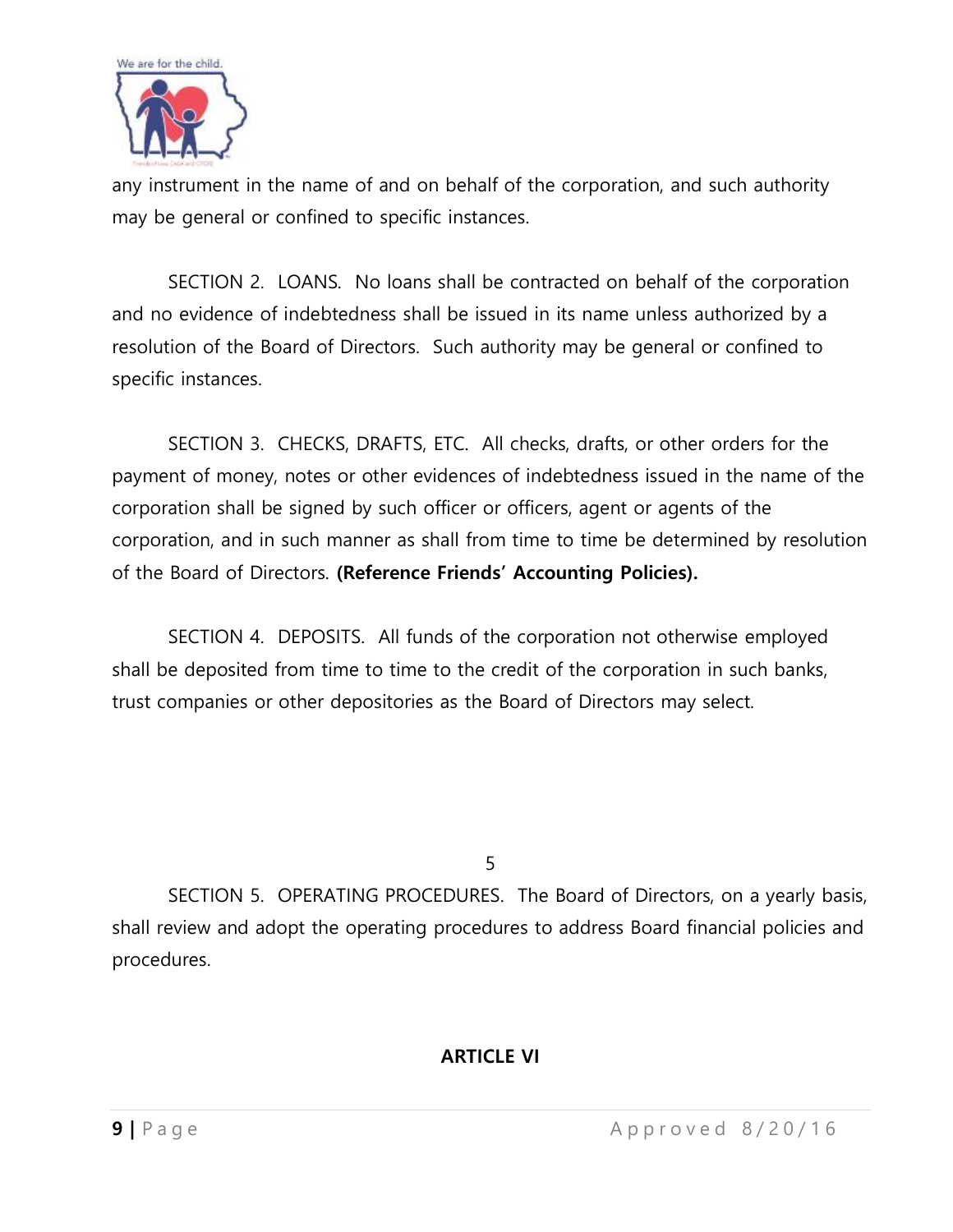

### **FISCAL YEAR**

The fiscal year of the corporation shall begin on the first day of July in each year and shall end on the last day of June in each year.

#### **ARTICLE VII**

#### **SEAL**

The corporation does not have a corporate seal.

### **ARTICLE VIII**

### **WAIVER OF NOTICE**

Whenever any notice is required to be given to any Directors of the corporation under the provisions of the Iowa Nonprofit Corporation Act or under the provisions of the Article of Incorporation or Bylaws of the corporation, a waiver thereof in writing signed by the person or persons entitled to such notice, whether before or after the time stated therein, shall be equivalent to the giving of such notice.

### **ARTICLE IX**

### **AMENDMENTS**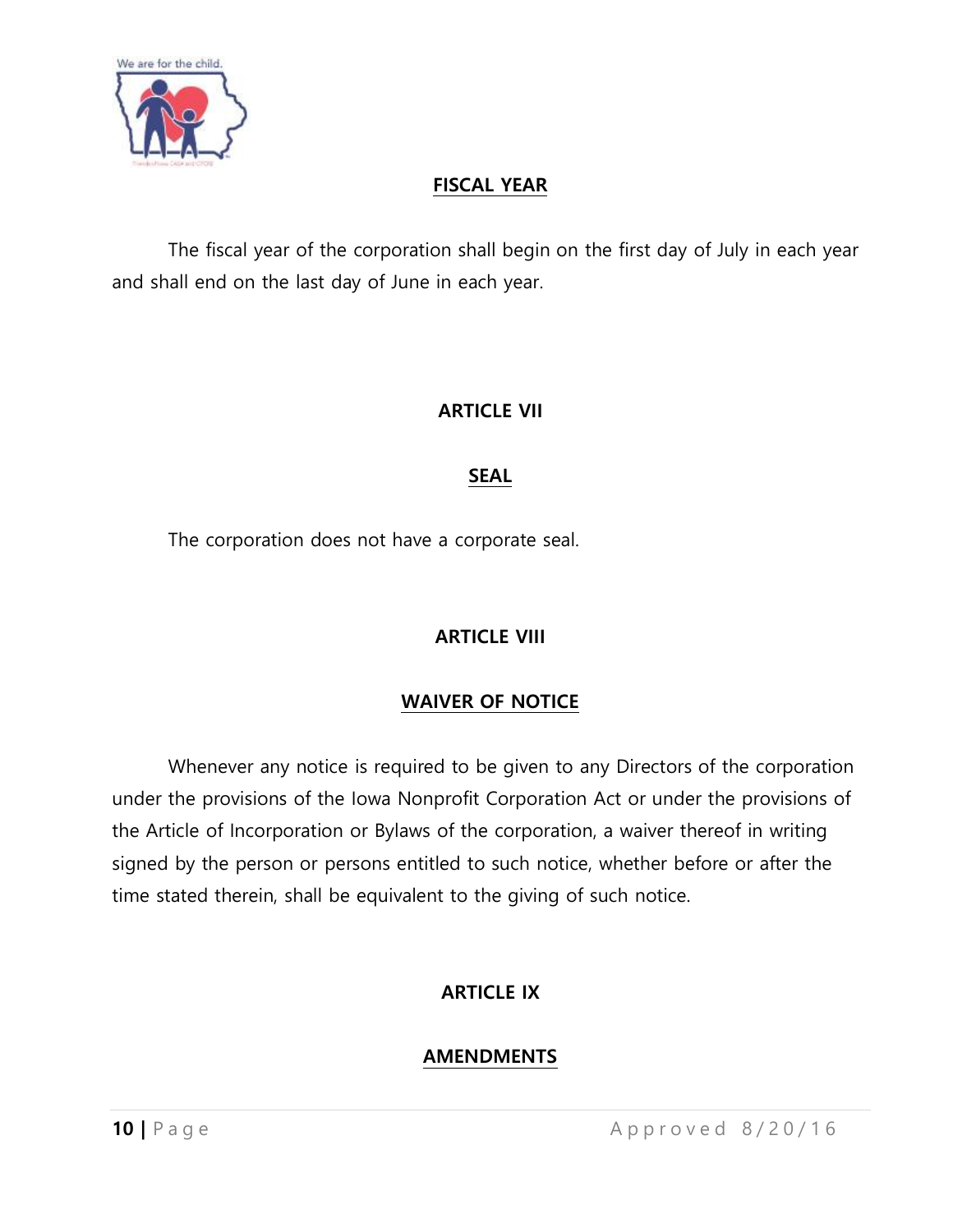

These Bylaws may be altered, amended or repealed and new Bylaw may be adopted at any meeting of the Board of Directors of the corporation by the affirmative vote of at least two-thirds (2/3) of the Directors then holding office.

6

### **ARTICLE X**

#### **INDEMNIFICATION**

SECTION 1. THIRD PARTY ACTIONS. The corporation shall indemnify any person who was or is a party or is threatened to be made a part to any threatened, pending or completed action, suit or proceedings, whether civil, criminal, administrative or investigative (other than an action by or in the right of the corporation) by reason of the fact that he or she is or was a Director, Officer, employee or agent of the corporation, or is or was serving at the request of the corporation as a Director, Officer, employee or agent of another corporation, partnership, joint venture, trust or other enterprise, against expenses (including attorneys' fees), liabilities, judgments, fines and amount paid in settlement actually and reasonably incurred by, or imposed upon, him or her in connection with such action, suit or proceeding, except in such cases wherein such person is adjudged to be liable for misconduct in the performance of his or her duty of loyalty to the association or its stockholders, for acts or omissions not in good faith or which involve intentional misconduct or knowing violation of the law, for a transaction from which the Director derives an improper benefit, or under Section 496A.44. The termination of any action, suit or proceeding by judgment, order, settlement, conviction, or upon a plea of nolo contendere or its equivalent, shall not, of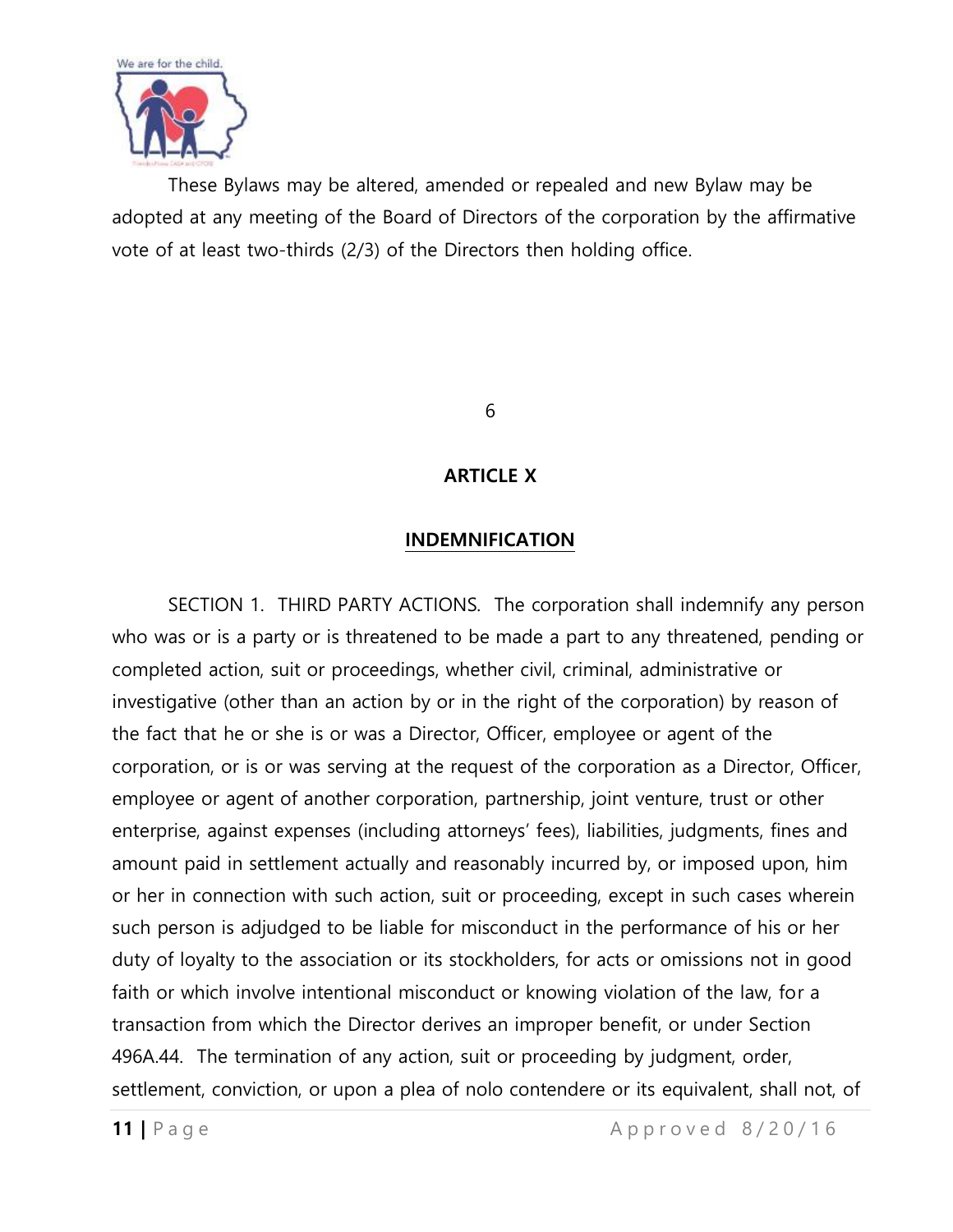

itself, create a presumption that the person did not act in good faith and in a manner which he or she reasonably believed to be in, or not opposed to, the best interest of the corporation, and with respect to any criminal action or proceeding had reasonable cause to believe that his or her conduct was unlawful.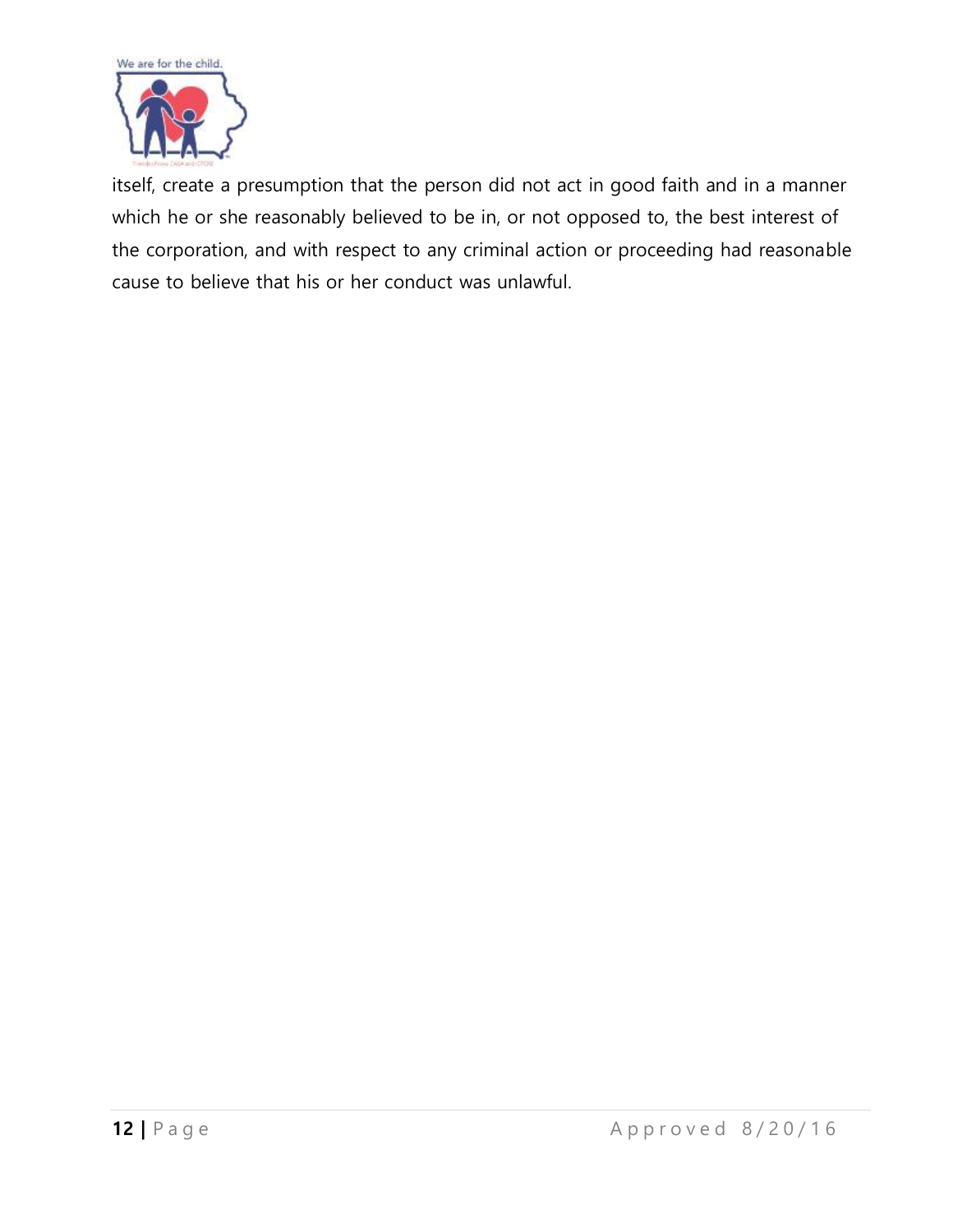

SECTION 2. DERIVATIVE ACTION. The corporation shall indemnify any person who was or is a party, or is threatened to be made a party to any threatened, pending or completed action or suit by or in the right of the corporation to procure a judgment in its favor by reason of the fact that such person is or was a Director, Officer, employee or agent of the corporation, or is or was serving at the request of the corporation as a Director, Officer, employee or agent of another corporation, partnership, joint venture, trust or other enterprise, against expenses (including attorneys' fees) actually and reasonably incurred by him, or her in connection with the defense or settlement of such action or suit, except in such cases wherein such person is adjudged to be liable for misconduct in the performance of his or her duty of loyalty to the corporation or its stockholders, for acts or omissions not in good faith or which involve intentional misconduct or knowing violation of the law, for transaction from which the Director derives an improper personal benefit, or under Section 496A.44, unless and only to the extent that the Court in which such action or suit was brought shall determine upon application that, despite the adjudication of liability, but in view of all the circumstances of the case, such person is fairly and reasonably entitled to be indemnified for such expenses which such Court shall deem proper.

#### 7

SECTION 3. FURTHER PROVISIONS. To the extent that a Director, Officer, employee or agent of the corporation has been successful on the merits or others in defense of any action, suit, or proceeding referred to in Section 1. or Section 2., or in defense of any claim, issue or other matter therein, he or she shall be indemnified against expenses (including attorneys' fees) actually and reasonably incurred by him or her in connection therewith. If the Director, Officer, employee or agent has not been successful on the merits or otherwise in such defense, then any indemnification under Section 1. or Section 2. (unless ordered by a Court) shall be made by the corporation only as the indemnification of the Director, Officer, employee or agent is proper in the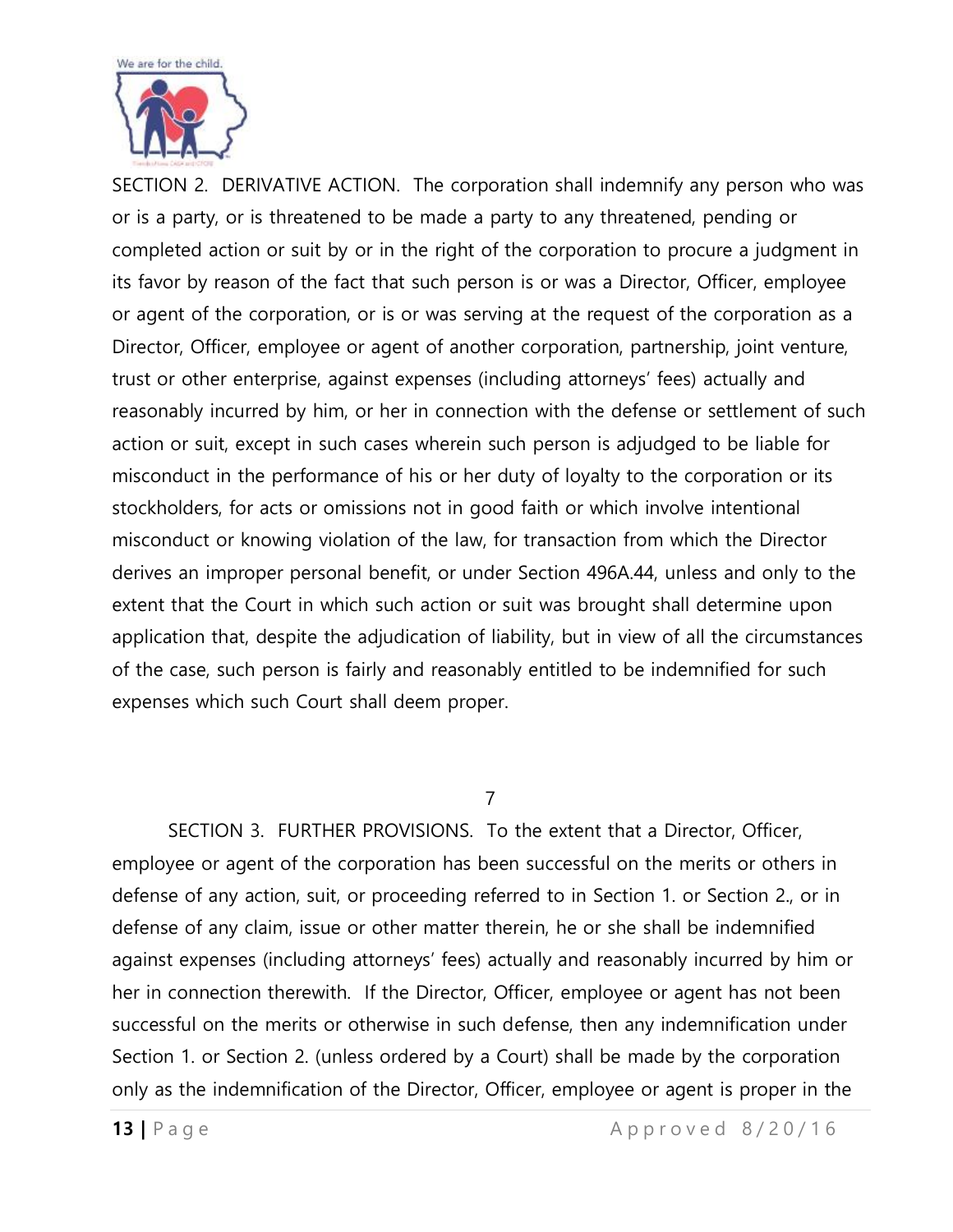

circumstances because he or she has met the applicable standard of conduct set forth in Section 1. and Section 2.; such determination shall be made (1) by the Board of Directors by a majority vote of a quorum consisting of Directors who were not parties to such action, suit or proceedings; or (2) if such a quorum is not obtainable, or, even if obtainable, a quorum of disinterested Directors so directs, by independent legal counsel in a written opinion, such counsel to be selected by a majority of disinterested Directors even though less than a quorum or, if none, by the Dean of the Drake University Law School or, if none, by the Dean of the University of Iowa Law School. Expenses incurred in defending a civil or criminal action, suit or proceeding may be paid by the corporation in advance of the final disposition of such action, suit or proceeding as authorized in the manner provided in this Section 3. upon receipt of an undertaking by or on behalf of the Director, Officer, employee or agent to repay such amount unless it shall ultimately be determined that he or she is indemnified by the corporation as authorized in this Bylaw X. The indemnification provided by this Bylaw shall not be deemed exclusively of any other rights to which those indemnified may be entitled to under any bylaw, agreement, vote of the shareholders of the corporation or disinterested Directors, or otherwise, both as to action in his or her official capacity and as to action in another capacity while holding such office and shall continue as to a person who has ceased to be a Director, Officer, employee or agent and shall inure to the benefit of heirs, executors and administrators of such a person. The Board of Directors shall have power to purchase and maintain insurance on behalf of any person who is or was a Director, Officer, employee or agent of the corporation, or is or was serving at the request of the corporation as a Director, Officer, employee or agent of another corporation, partnership, joint venture, trust or other enterprise against any liability asserted against him or her and incurred by him or her in any such capacity or arising out of his or her status as such, whether or not the corporation would have the power to indemnify such person against such liability under the provisions of this Section.